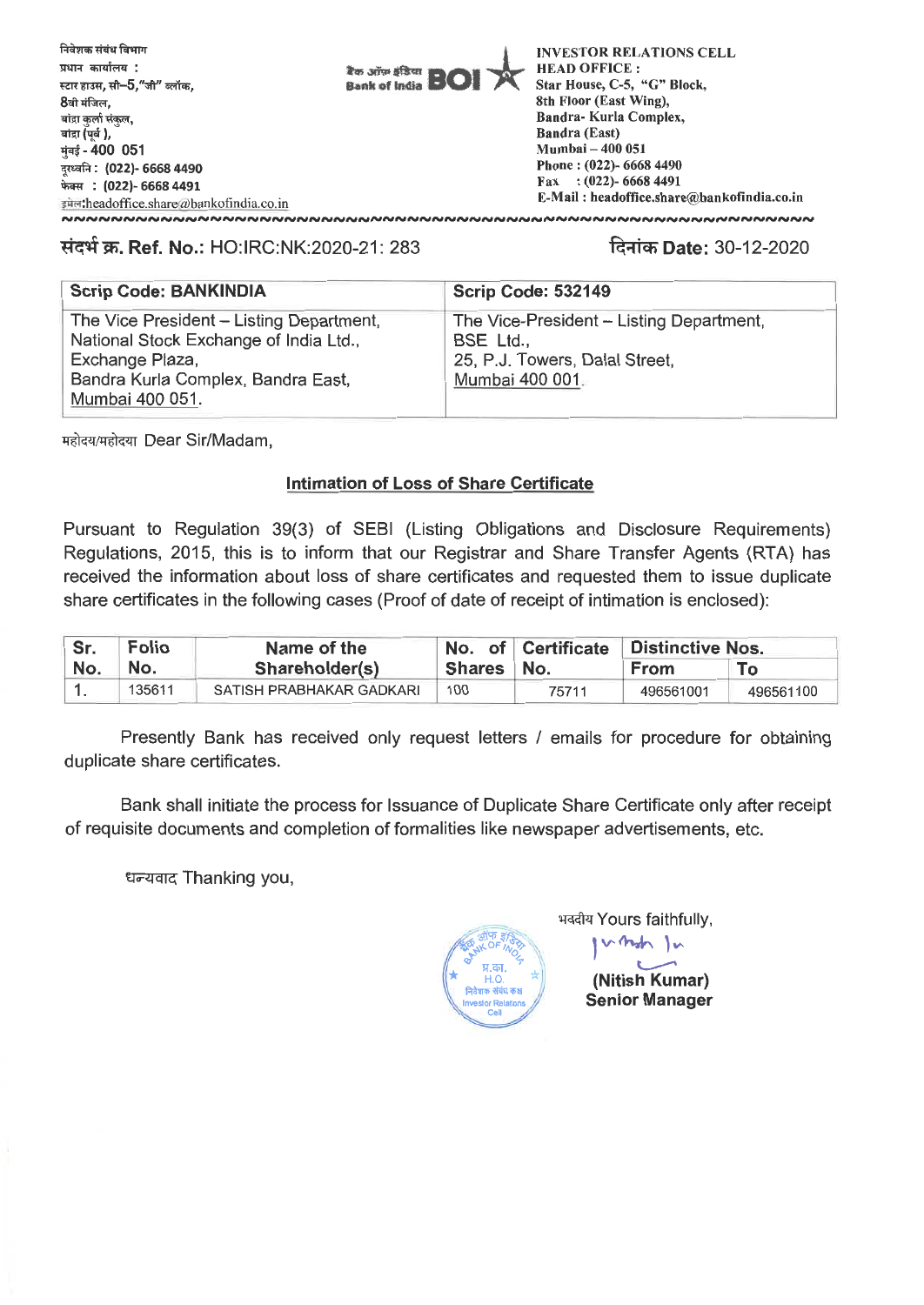#### **Investor Relations Department**

| From:<br>Sent:<br>To:<br>Cc: | bssduplicate@bigshareonline.com<br>Wednesday, December 30, 2020 11:19<br>Rajesh Venkataraj Upadhya; Investor Relations Department<br>ganesh@bigshareonline.com; jibu@bigshareonline.com;<br>bhagwan@bigshareonline.com; Bssduplicate@Bigshareonline.Com |
|------------------------------|---------------------------------------------------------------------------------------------------------------------------------------------------------------------------------------------------------------------------------------------------------|
| Subject:                     | Duplicate Share Intimations Received On: 20201230                                                                                                                                                                                                       |
| <b>Attachments:</b>          | 523714.pdf                                                                                                                                                                                                                                              |

CAUTION: This email originated from a source outside Bank of India. Do not click on links or open attachments unless you recognize the sender and you know the content is safe.

Dear Sir/Ma'am,

Please be informed that in terms of the provisions of the SEBI (LODR) Regulations, 2015, the Company is required to submit information regarding loss of share certificates and issue of duplicate certificates, to the stock exchange within two days of its getting information. Further, the said intimation has to be filed only through the mode of NEAPS filing for NSE and on listing.bseindia.com for BSE and not via hard copy submission.

Accordingly, we are sharing herewith the receipt of the following request for loss of share certificate of the Company by shareholders, to enable you to comply with the said regulatory requirement within the timelines prescribed.

| Client Name            |       | Cert. No   Dist. No From   Dist. NO. To   Folio No. |           |        | Quantity | Name                     |
|------------------------|-------|-----------------------------------------------------|-----------|--------|----------|--------------------------|
| BANK OF INDIA - EQUITY | 75711 | 496561001                                           | 496561100 | 135611 | 100      | SATISH PRABHAKAR GADKARI |

Should you have any queries in respect of the aforesaid instruction kindly revert back.

Regards,

Bigshare Services Pvt. Ltd.